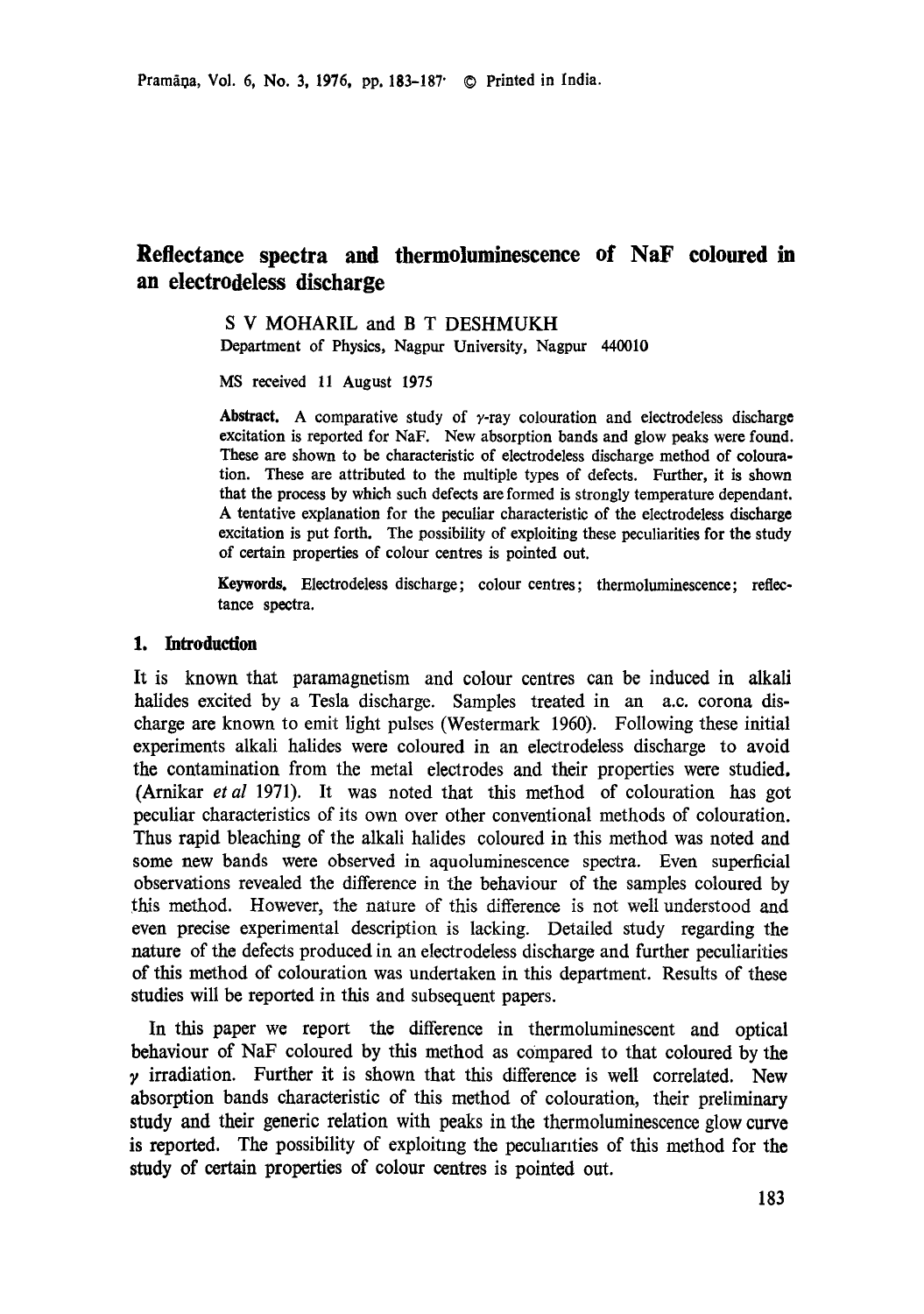## **2. Experimental details**

Experimental set up for an electrodeless discharge is described elsewhere (Arnikar *etal* 1971, Mande and Kanitkar 1970). Analar grade NaF in fine powder form, from Reanal Hungary, was used without further purification, and measurements were restricted to powdered samples. Single crystals were not grown. Two samples were coloured in an electrodeless discharge, one at  $-10^{\circ}$  C and another at room temperature (20°C) each for an hour. Carl Zeiss spark generator  $HFO<sub>2</sub>$  was used as a power supply of 12 kv (eff.) 0.45 MHz. Another sample was coloured by exposing to  $\gamma$  rays from <sup>60</sup>Co source for dose of 10<sup>4</sup> R at room temperature. This sample was used to prove that the peculiar properties of the samples are characteristic of the method of colouration and not of the impurity therein. Immediately after, the colouration reflectance measurements were made at room temperature, against the reflecting surface freshly prepared out of NaF from the same source. Reflectance measurements were made on Carl Zeiss spectrophotometer VSU-2P with 45/0 geometry in the range 280 nm-700 nm. The experimental set-up for recording the glow curves is also described in literature (Jain and Mahendru 1965, Kathuria 1974). Thermoluminescence measurements were made in the range  $25^{\circ}$  C to  $350^{\circ}$  C, using a photomultiplier with a S 20 response and uniform heating rate of  $25^{\circ}/M$ .

## **3. Results**

Figure 1 shows the results of the reflectance measurements on the coloured samples in the range 280-700 nm. For the sake of comparing the spectra with conventional absorption spectra, log 100/R, instead of R, the reflectance, was plotted against the wavelength. Absorption at 341 nm and 505 nm are the common



Figure 1. Reflectance spectra of coloured samples.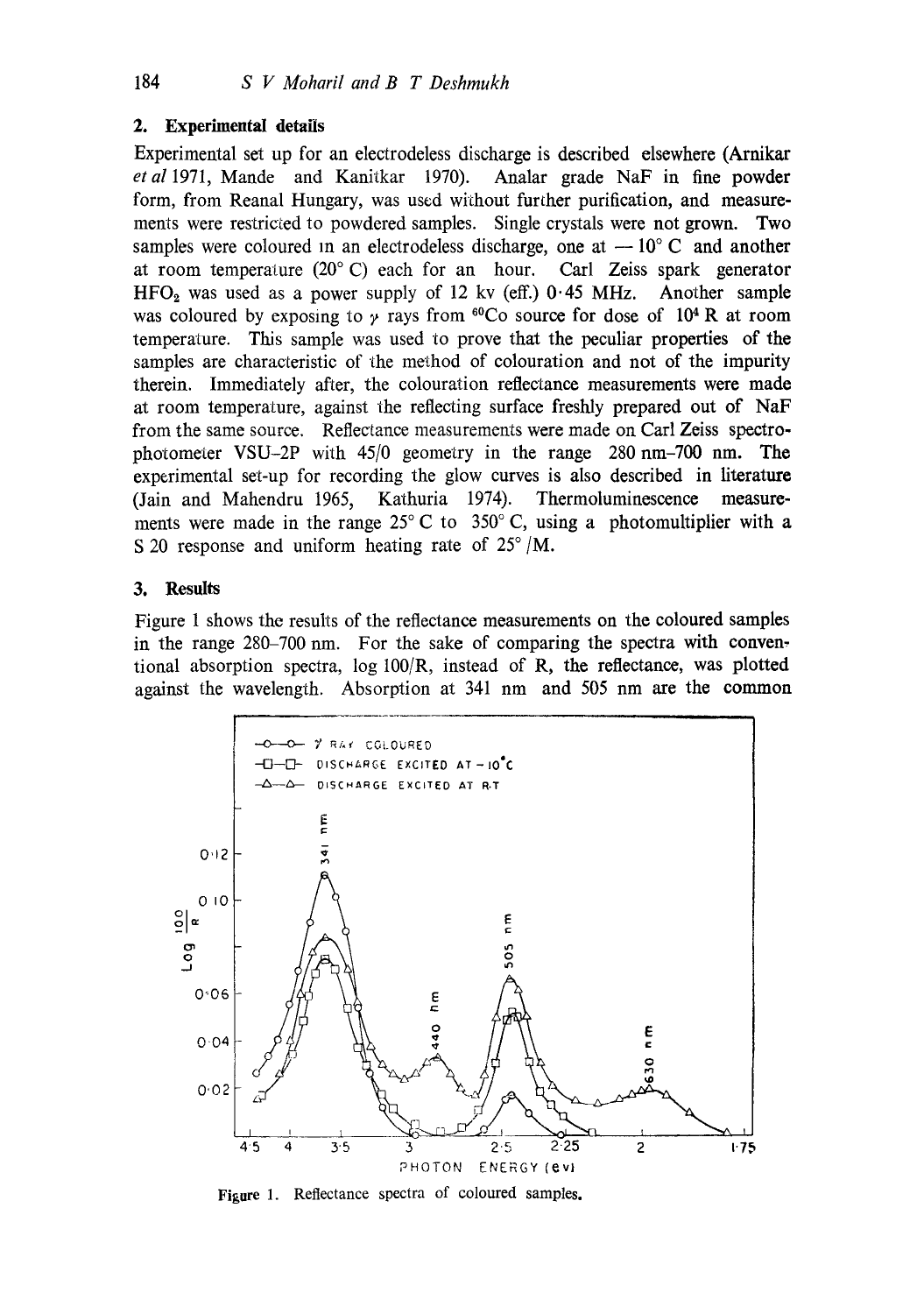features of all curves and correspond to F and M centres respectively. Irradiation is known to produce hole centres also but these are not revealed in reflectance curves as they are located in the wavelengths shorter than  $280 \text{ nm}$ . It is seen that in discharge excited samples, M centres responsible for the absorption peaking at 505 nm, are present in large concentration. The ratio  $M/F$  is rather high and inspite of this R bands are not present. In  $\gamma$  irradiated NaF the M centre concentration is moderate,  $M/F$  ratio being 0.16. A greater half width accompanies the higher M/F ratios in discharge excited samples. Sample excited at room temperature possesses two additional, small but well resolved, absorption bands peaking at 440 nm and 630 nm. These peaks are not present in the sample coloured at  $-10$ °C. Again though the irradiated sample is coloured at room temperature, these two peaks do not occur in its reflectance spectrum. Thus, these peaks cannot be attributed to any impurity present in our sample but seem to be characteristic of the mode of excitation. At present, however, their origin is unknown. From their spectral position it seems that these correspond to electron excess colour centres but it is clear from the same that these are not the R bands which peak at 381 and 415 nm (Compton and Rabin 1964).

Figure 2 shows the glow curves corrected for thermal radiation at higher temperatures. These are equally instructive. Three peaks appearing at  $125^{\circ}$  C,  $220^{\circ}$  C and 275°C can be well distinguished in glow curve of  $\gamma$  irradiated NaF. Besides these, there is a plateau centred near  $50^{\circ}$  C. In both of the discharge excited samples all these peaks are shifted towards right. Peak at  $125^{\circ}$  C is considerably reduced in magnitude and shifted to 137 $\degree$  C, and initial emission at 50 $\degree$ C is completely suppressed whereas the prominent peak at  $275^{\circ}$  C is enhanced and appears at 300 $^{\circ}$  C and 310 $^{\circ}$  C respectively for the samples excited at  $-10^{\circ}$  C and room



**Figure.** 2 Thermoluminescence curves of coloured samples.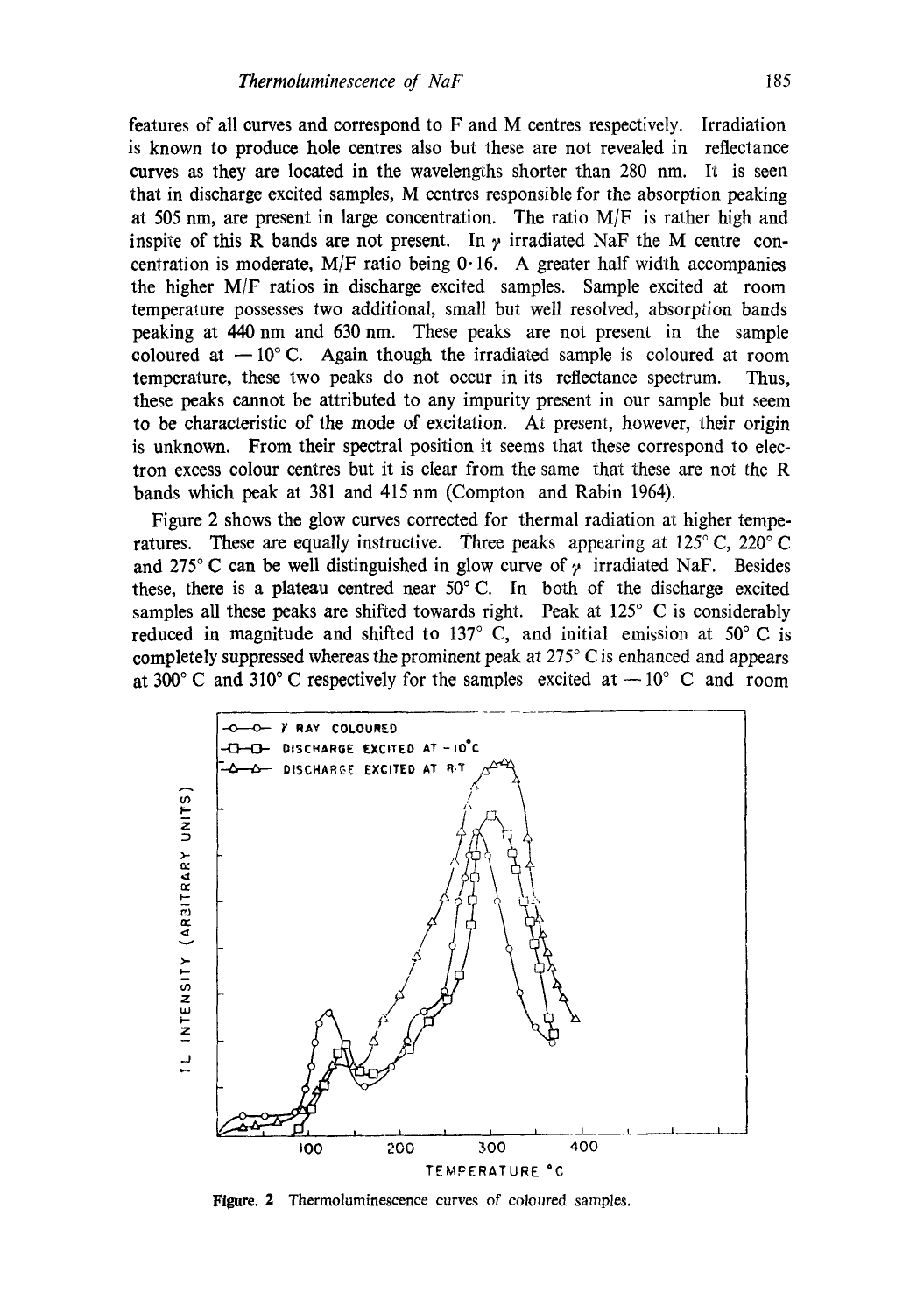temperature. Rising portion of the glow curve corresponding to the sample excited at room temperature is not smooth. Particularly, additional humps occur at 175 $\degree$ C and 240 $\degree$ C. In general this curve envelopes other two curves, though no peak is observed beyond 310° C. This additional emission, most probably, is due to the colour centres responsible for the optical absorption at 440 and 630 nm.

# **4. Discussion**

Limitations of the specular reflection are already discussed (Buxton and Duley 1974). However if the method is not useful to determine the parameters like oscillator strength, half width, etc., it can be used to identify the colour eentres at least. Further, a comparative study of the half-widths may be justified if not their absolute values. In fact, values for half-width of the F and M centres,  $0.69$  eV and  $0.13$  eV respectively, as determined by our method agree closely with literature values 0.71 eV and 0.16 eV (as quoted by Compton and Rabin 1964). Thus it is established that besides F and M centres there are other types of defects, at present unidentified, produced by this method of irradiation. The process by which these are formed is strongly temperature dependant and is completely suppressed at  $-10^{\circ}$  C. Further these defects are responsible for the thermoluminescence peaking at  $175^{\circ}$  C and  $240^{\circ}$  C. Detailed analysis of the glow curves regarding the trapping parameters was not undertaken in view of the complicated spectrum observed. Besides, such analysis is not at all necessary for the purpose of correlating the glow peaks with colour centres.

Though the distinguishing features of this method of colouration are rather clear, the root cause for these is not so. Perhaps the main reason for such a difference is that in this method of excitation strong light, ranging from ultraviolet to infrared is produced and thus colouration and bleaching takes place side by side. This may be the reason for high centre concentration. Ultraviolet light is also known to destroy the R bands (Ueta and Hirai 1959). The situation of simultaneous colouration and bleaching, though interesting, is not studied theoretically. Probably this, at room temperature, leads to the formation of multiple types of defects, which result in the shift of glow peaks from their conventional positions and the appearance of new absorption bands in the visible part of the spectra. High electric field also may be responsible for the composite nature of the defects.

Another interesting fact is that, in spite of the high M centre concentration, no R centres are formed in a detectable concentration. If this is characteristic of this method of colouration, then it can be utilized along with the high M/F ratios attainable by this method to study the properties of the M centre that are marred by other electron excess centres. Thus, though the excited states of M centres are established, direct study of these states becomes difficult due to the low concentrations of M centres. With excessive bleaching, R centres are created which complicate the matter. Such difficulties can be encountered by producing adequate M centre concentrations without creating R centres using electrodeless discharge colouration. Experiments in this direction are in progress in this laboratory and will be reported later.

#### **Acknowledgements**

We wish to thank H J Arnikar of University of Poona for his useful suggestion regard ing the experimental aspects of the problem and for making available the <sup>60</sup>Co source.